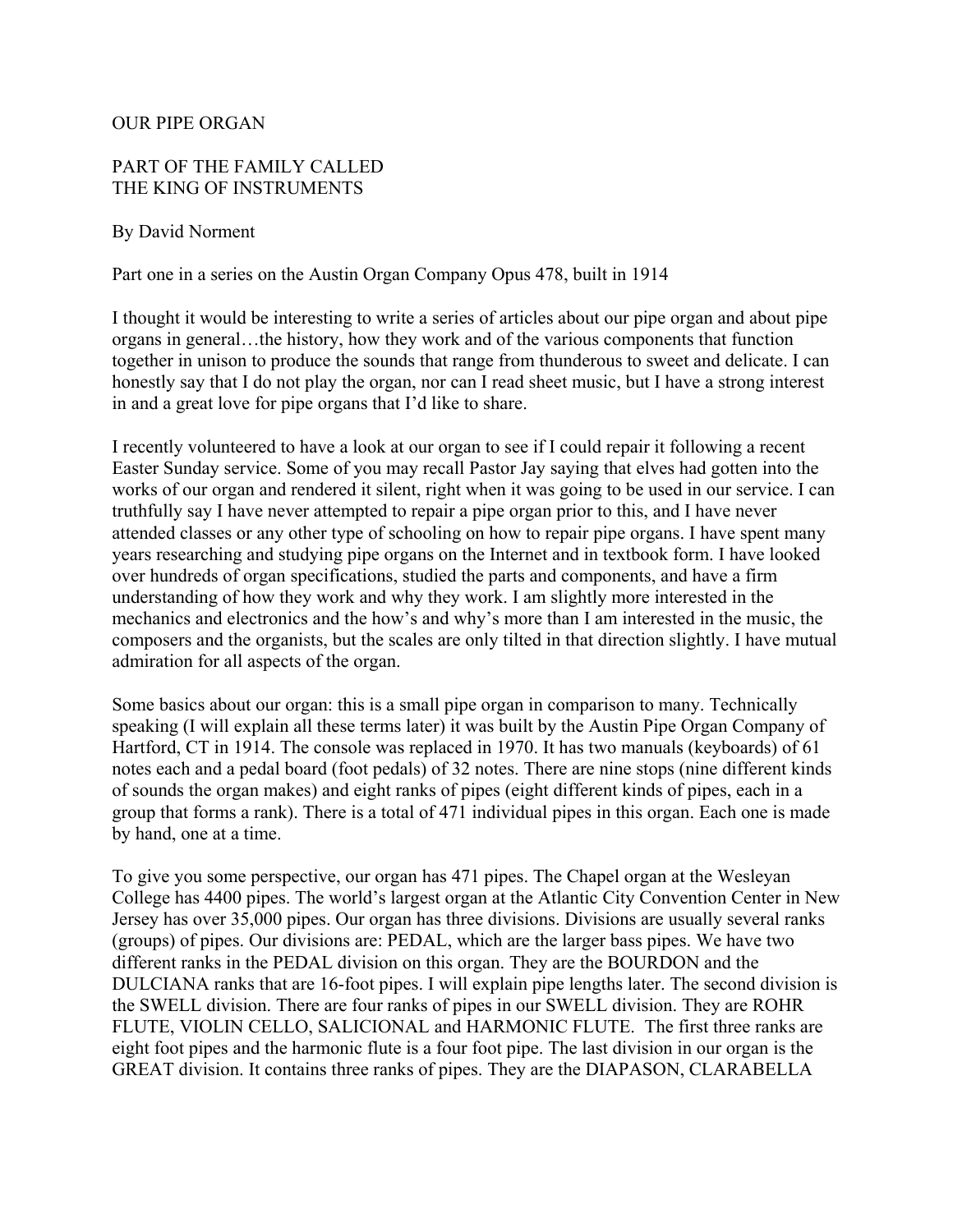and the DULCIANA ranks, all of which are eight-foot pipes. Again, I'll explain pipe length at a later date.

Why put several ranks of pipes together to form a division? Generally, the large bass pipes are grouped together and are played with the foot pedals, thus called the PEDAL division. The volume of these pipes cannot be adjusted.The SWELL division contains different ranks of pipes that are isolated inside a special chamber where the volume can be regulated by means of shutters that open and close. The operation of the shutters is controlled by a special pedal on the console that resembles the gas pedal in your car. Due to the nature of the sound produced by these pipes, it is a favorable thing to be able to control the volume of these pipes at times. Pipes operate by blowing air through them and are designed to operate on set pressures of air. Volume cannot be controlled by reducing the amount of air they receive, because they will not produce an accurate sound on reduced air pressure. Therefore, the only way to alter the level or volume of sound is to isolate them inside an enclosure with shutters that open and close. Swell division pipes are usually played on their own keyboard, separate from other divisions. That's why an organ console has multiple keyboards.

The GREAT division contains the basic backbone sounds of the organ. Organs can produce many sounds, but there must be a foundational sound that is usually present when an organ plays, upon which many other sounds are added to it. In most cases, that basic backbone sound is produced by the DIAPASON rank of pipes. It's somewhat similar in sound to a flute, but diapason pipes are a bit stronger and crisper than an average flute pipe. The great division is played on its own keyboard as well. On our organ, the great is the first keyboard and the swell is the second or upper keyboard. The pedal division is played on the foot pedals.

There are numerous other divisions present on much larger organs, each with its own keyboard. That's why larger organs can have as many as seven keyboards. Just for the sake of understanding, other divisions can include: Antiphonal, Choir, Echo, Positiv and Solo. None of these are present on our organ. In the case of our organ, all you really need to understand about divisions of pipes is that it's desirable to group similar types and sounds of pipes together and have them played on their own keyboard.

Some other basics about this organ are: the pedal division of pipes are located in the bottom of the organ case. The swell and great divisions are located in the upper portion of the case. The gold colored pipes in the upper front of the case do not play. They are decorative pipes that are called façade pipes or dummy pipes. The very long gold pipes to the left and right rear of the organ case do play. They are the sixteen-foot pedal dulciana pipes. There are three basic parts of this pipe organ: the blower, which produces all the wind necessary to make the pipes sound. The blower for this organ is located in the basement. Secondly, there is the console, which contains the pedals and keyboards and the switches that turn the different sounds on or off. Thirdly, there is the pipe case which contains the air reservoir, the pipe chests and the pipes.

What you have just read are the very basics of this organ. The basics don't really differ from organ to organ. They all operate on the same principles. I will go into more detail in future articles.